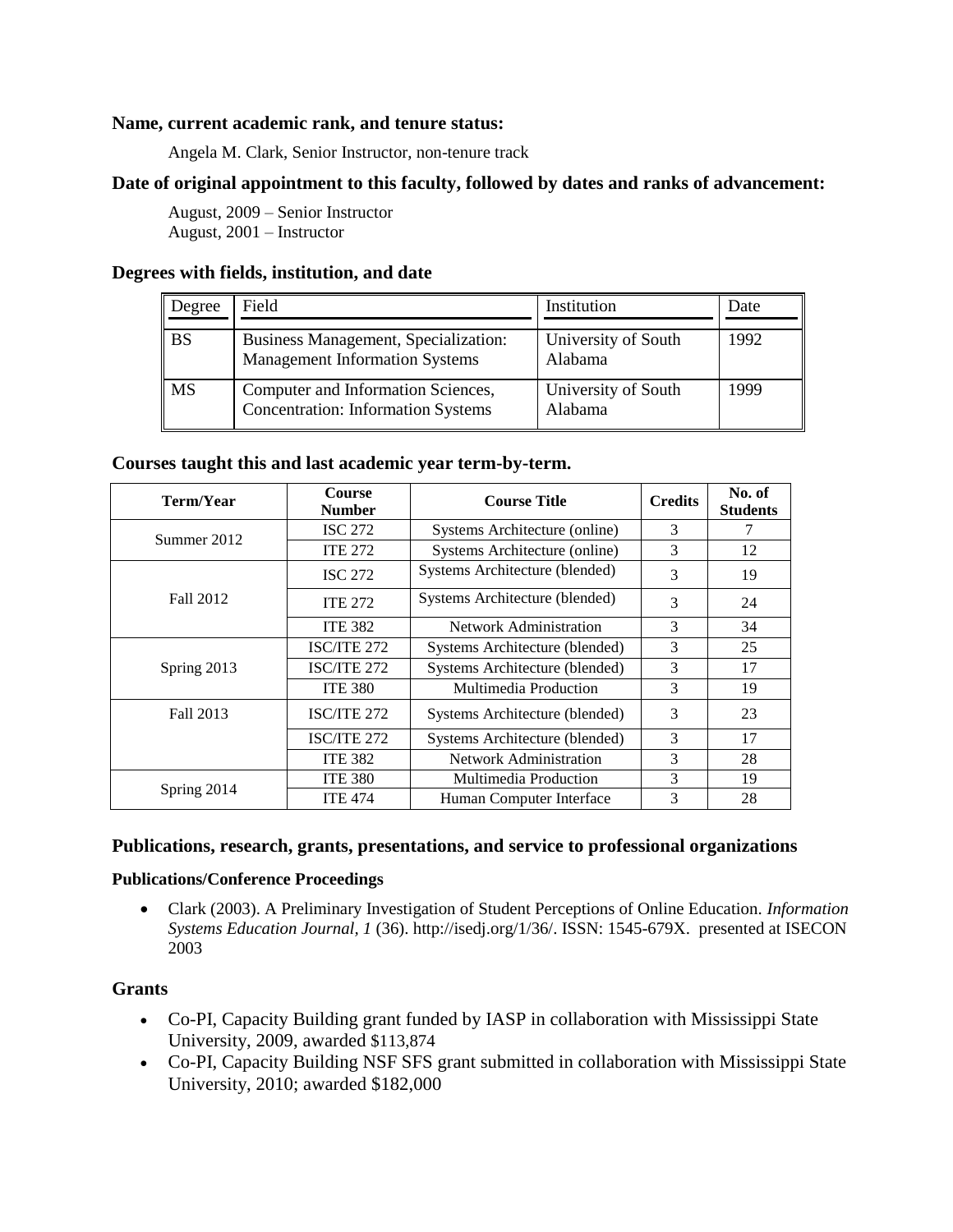- Co-PI, Capacity Building grant funded by DoD IASP, "Advanced Virtual Lab Research Environment", Oct 2012, awarded \$75,653
- Co-PI, National Science Foundation Scholarships for Service in Information Assurance grant, Nov 2012, awarded \$2,095,776

## **Posters**

- "Enhancing the Cyber-security Learning Experience Through Virtualization" Clark, A. and Sweeney, R. 15<sup>th</sup> Colloquium for Information Systems Security Education, June 13-15, 2011
- "Course Redesign of Computer Applications Courses" Clark, A. and Chapman, D. USA Conference on Teaching and Learning, Mobile, Alabama. May 2011
- "Analysis of Benefits and Cost-effectiveness of Tablet PCs vs. Interactive Whiteboards" Black, M. and Clark, A. USA Conference on Teaching and Learning, Mobile, Alabama. May 2011

# **Recent Workshops/Presentations Conducted**

- Computing Day Multimedia workshop April 2011, Nov 2011, April 2012, Nov 2012 (2 dates), April 2013
- Microsoft Teaching Tools workshop for PETAL-Program for Education Teaching and Learning Nov 2010
- GEMS (Girls in Engineering, Math, and Sciences) Multimedia workshop Oct 2010

## **Book reviews, proposal reviews last 3 years**

- Textbook PPT slide editor/contributor for new edition of The Architecture of Computer Hardware, Systems Software, & Networking, 3 chapters, Englander, fifth edition, John Wiley & Sons, to be published 2014
- Technical review for textbook, The Architecture of Computer Hardware, Systems Software, & Networking, 3 chapters, Englander, fifth edition, John Wiley & Sons, to be published 2013
- Principles of Computer Networking: Practice Orientation, proposal reviewer (3 chapters) Prentice Hall Feb –Mar 2011
- Reviewer Business Data Networks and Telecommunications text (Ray Panko) Jan 2011
- Reviewer for new proposed Data Communications" text, Prentice Hall Nov 2010
- Reviewer Business Data Communications, 6e (Stallings) (3 chapters) Sept 2010

# **Service to Professional Organizations**

Peer Reviewer, ISECON 2003 Conference

# **Technology Skills Acquisition and Usage, Workshops Conducted/Attended Last 3 Years**

- USA Conference on Teaching and Learning May 2011, 2012, 2013
- Flora-Bama PHIT MyITLab Users Conference, March 2013
- SFS Job Fair, Washington, DC January 2013 (Co-PI attendee)
- SFS Job Fair, Washington, DC January 2012 (Co-PI attendee)
- Prentice Hall myitlab User's Group Conference, Decatur, GA, May 2012
- University of South Alabama Conference on Teaching and Learning May 2012
- 15<sup>th</sup> Colloquium for Information Systems Security Education, June 2011 (attendee, poster presentation)
- University of South Alabama Conference on Teaching and Learning May 2011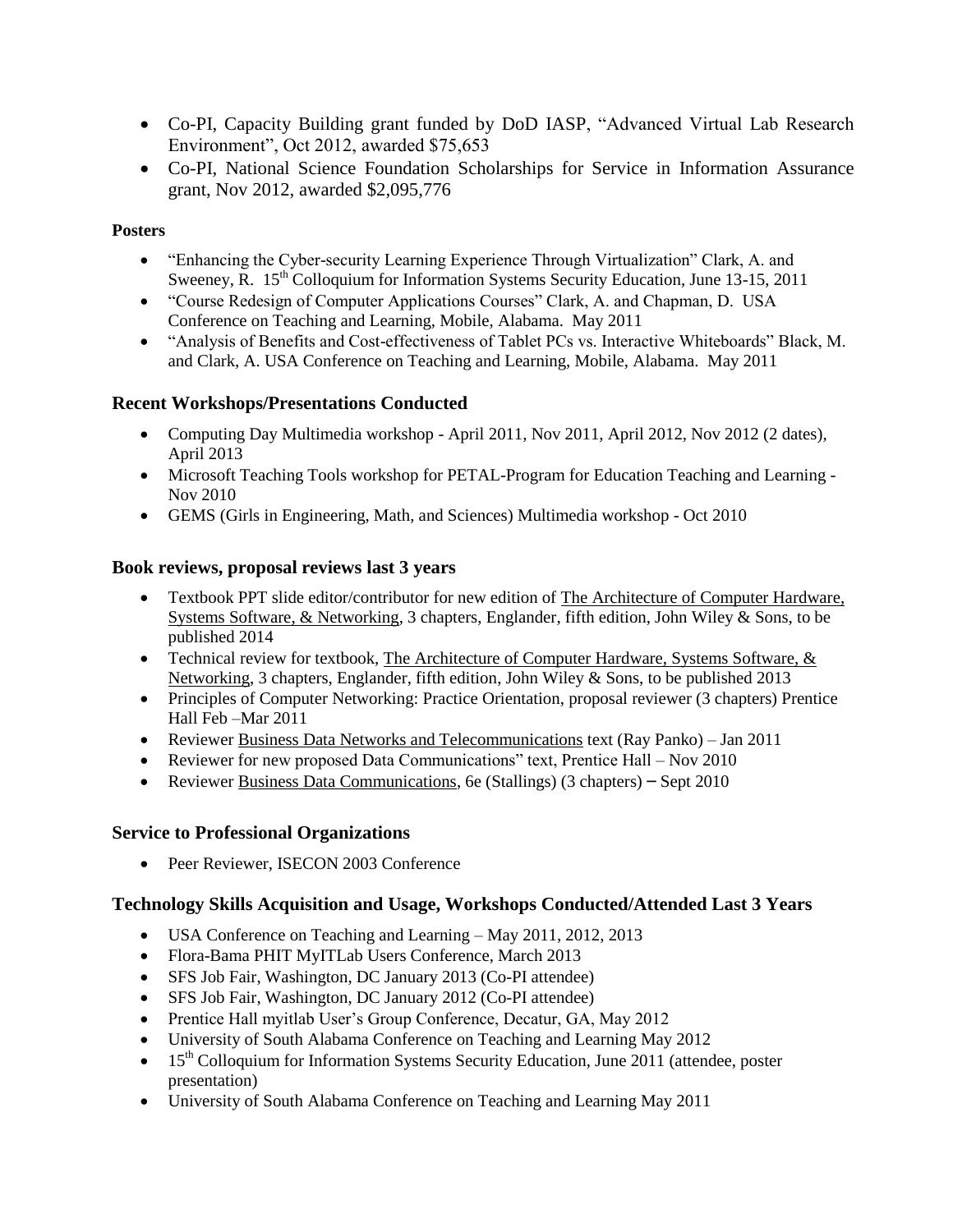- Department of Homeland Security, Cybercrime Seminar, February 2010 (attendee)
- Microsoft Teaching Tools conducted workshop Nov 2010 for PETAL
- Conducted multimedia workshop for GEMS Girls in Engineering, Math, and Sciences Oct 2010
- USA Course Redesign Academy Workshop July 2010
- Self-study of Linux in preparation for new course, ITE 272
- Other numerous workshops relating to online teaching and distance education, course supplementation, teaching techniques and learning theory, and software applications
- Make extensive use of word processing (MS-Word), spreadsheet (MS-Excel), presentation software (MS-PowerPoint), and database (MS-Access) software for teaching and incorporate each into almost all courses.

## **Consulting:**

- St Lukes Episcopal School Technology Committee  $-2012-13$
- Senior project mentor: Fall 2010, Spring 2011
- Various hours computer instruction (independent) ongoing

## **Academic and non-academic employment history**

### **Teaching**

University of South Alabama, School of Computing, 2001-Present

## **Industrial**

BellSouth Corporation, 1996 - 2000

- Systems Project Analyst/Integration Testing, BellSouth Technology Services, Inc. Atlanta, GA, October 1998 – October 2000
- Sr. Technical Support Analyst/Manager, BellSouth Mobility, Mobile, AL, July 1997 October 1998
- MIS Support Specialist, BellSouth Mobility, Mobile, AL, September 1996 July 1997

University of South Alabama, Department of Comparative Medicine, 1992- 1996

• PC Applications Specialist

## **Licensures, certifications, registries and other qualifications**

- Administering Microsoft Windows NT 4.0
- Supporting MS Windows NT 4.0 Core Technologies
- Supporting MS Windows NT Server Enterprise Technologies
- System Administration for Microsoft SQL Server 6.5
- Northern Telecom Meridian 1 Opt. 11-81-C
- Northern Telecom Moves, Adds, & Changes

## **Awards and honors**

- USA Faculty Senate's 50 Outstanding Faculty 2013
- Teacher of the Year 2010-2011, The School of Computer & Information Sciences
- Advisor of the Year 2009-2010, The School of Computer & Information Sciences
- BellSouth Mobility GM Award 1998
- BellSouth Mobility Departmental All-Star 1996